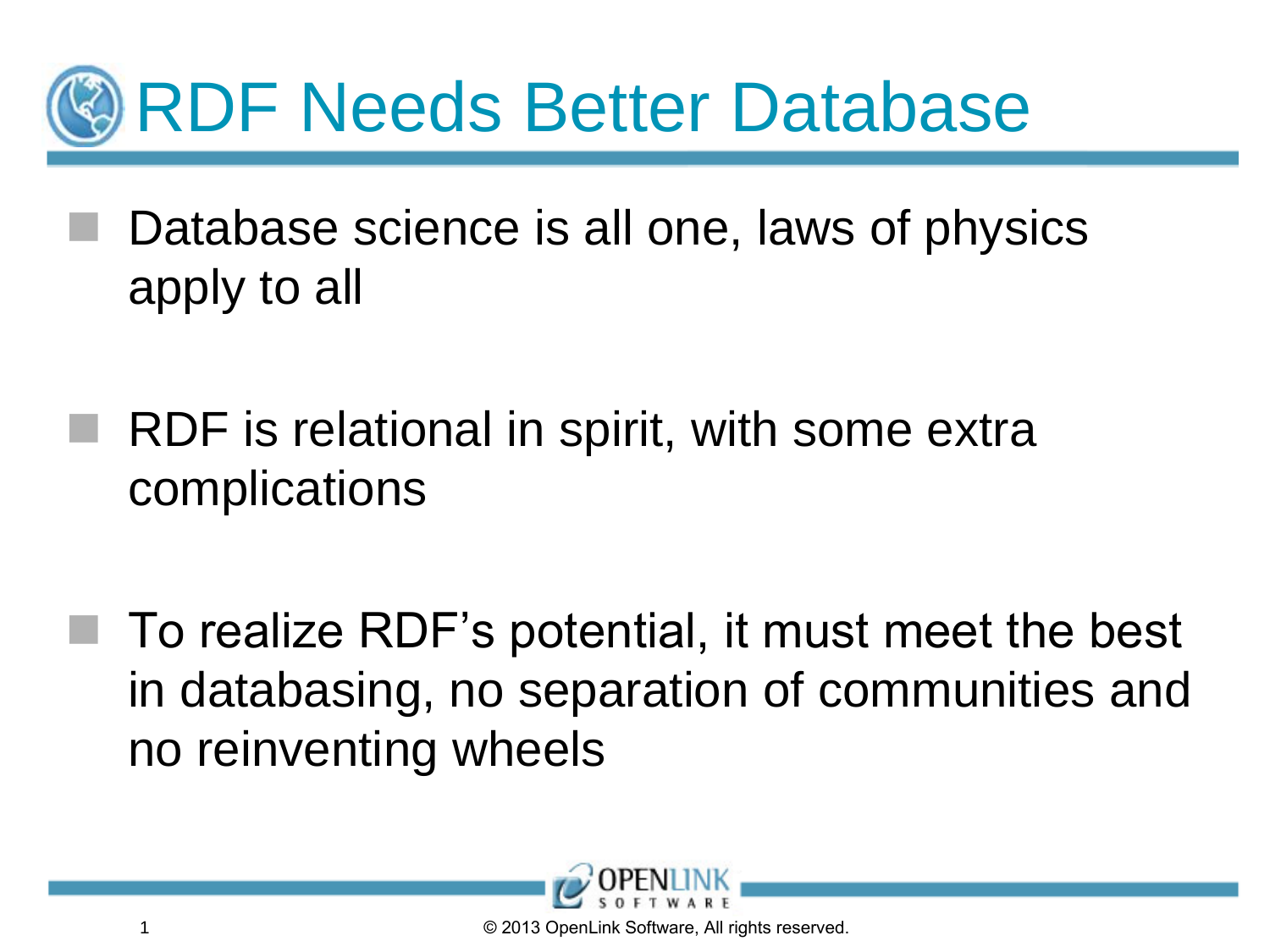## Virtuoso 7 Brings the Best an Analytics DB to RDF

- Column store,, 6 to 14 bytes a quad, depending
- on data, 3x more compact than before
- Vectored execution Get the best of the metal,
- take advantage of locality 3x the thread speed over previous
- Intra-query parallelization everywhere
- Scale out with flexible deployment, more parallel



© 2013 OpenLink Software, All rights reserved.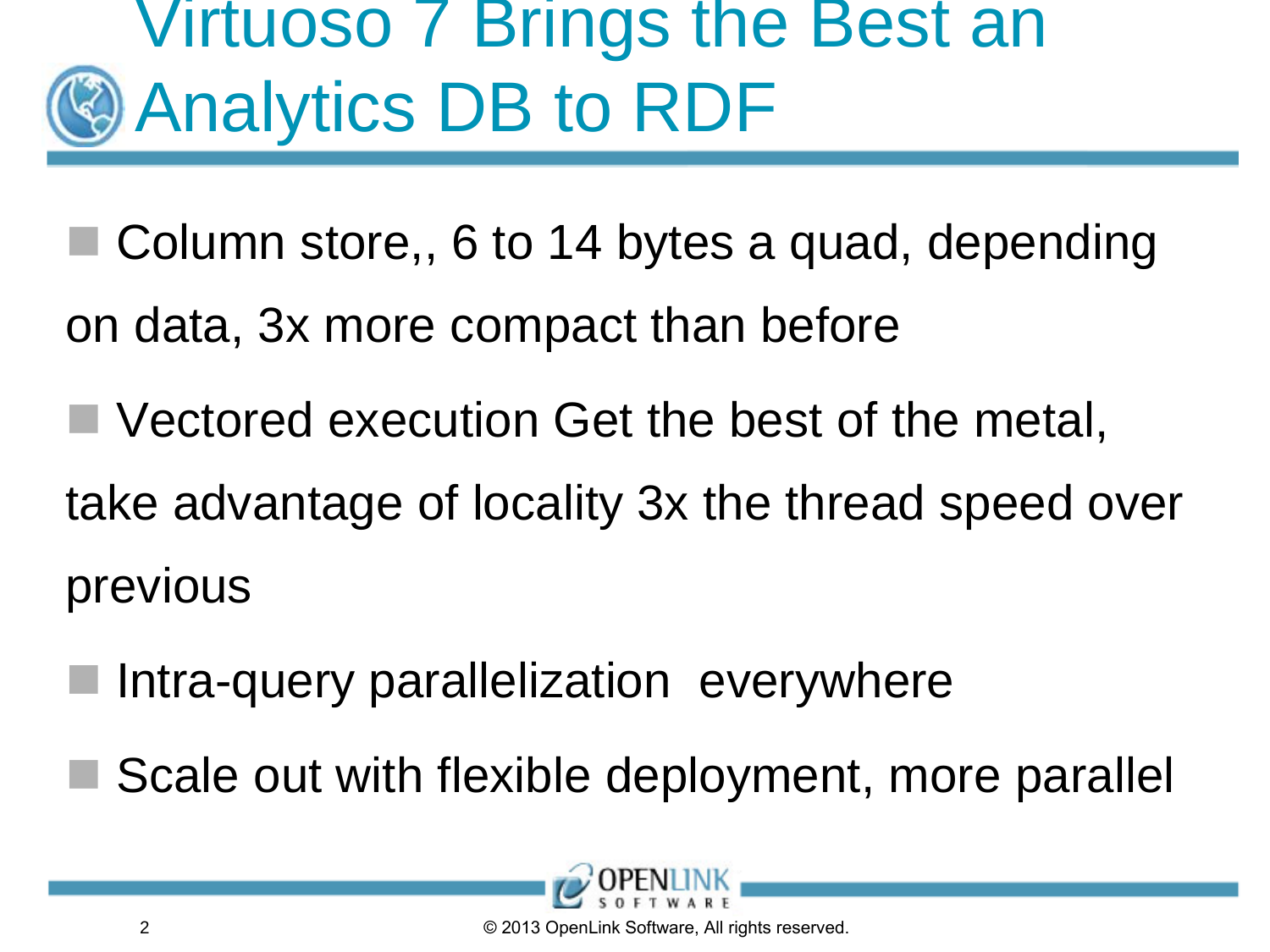

- Star Schema Benchmark
- Single Sever, 30G
	- Virtuoso SQL: 8.9s
	- MonetDB SQL: 18.9s
	- Virtuoso SPARQL: 45.4s
- 2 Node Cluster, 300G
	- Virtuoso SQL: 43.4s

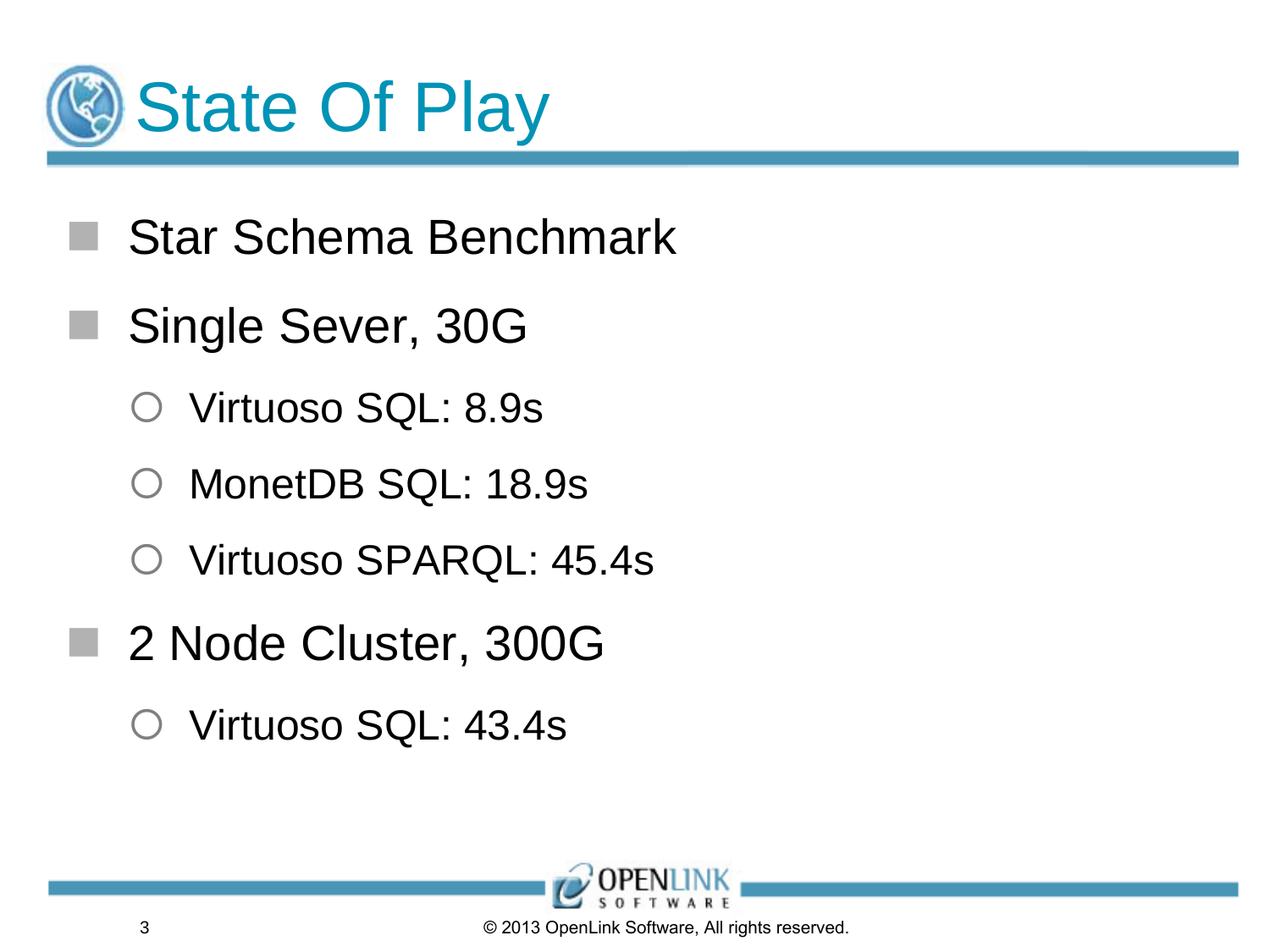

- Run with RDF in Virtuoso and run circles around many RDBMS.
	- Use task-specific schema for performance on the level of the best in SQL analytics
- Gap between SPARQL (schema-less) and SQL (schema-first) closing, Now 5x, going to 3x, parity is reachable via self-tuning physical data layout



© 2013 OpenLink Software, All rights reserved.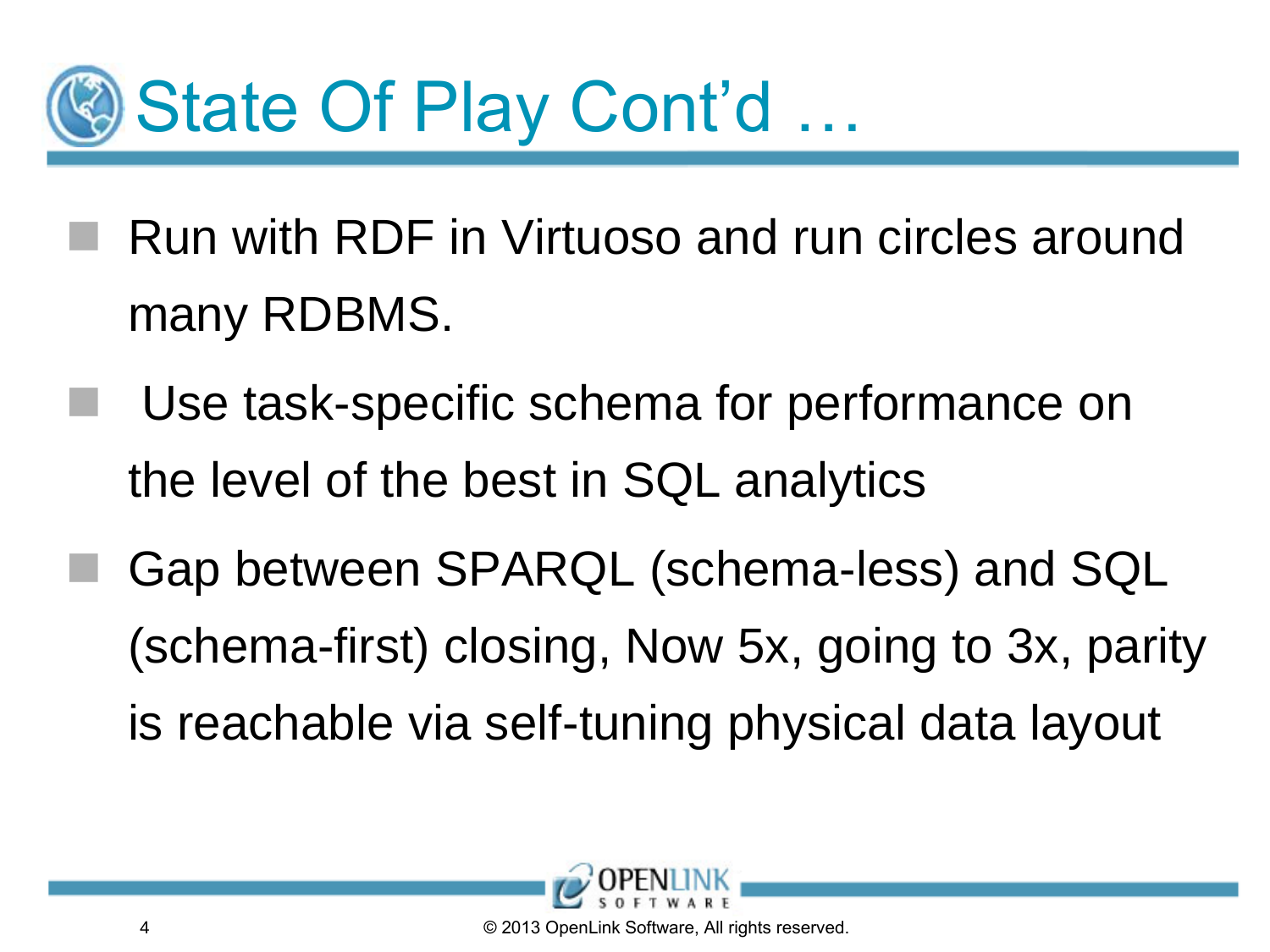## Big data is not only queries

- Many things, eg graph analytics cannot be expressed as queries.
- Data preparation and ETL pipeline
- Map reduce and
- Bulk Synchronous Processing (BSP) frameworks
- Virtuoso can do all that with parallel SQL procedures and Java hosting